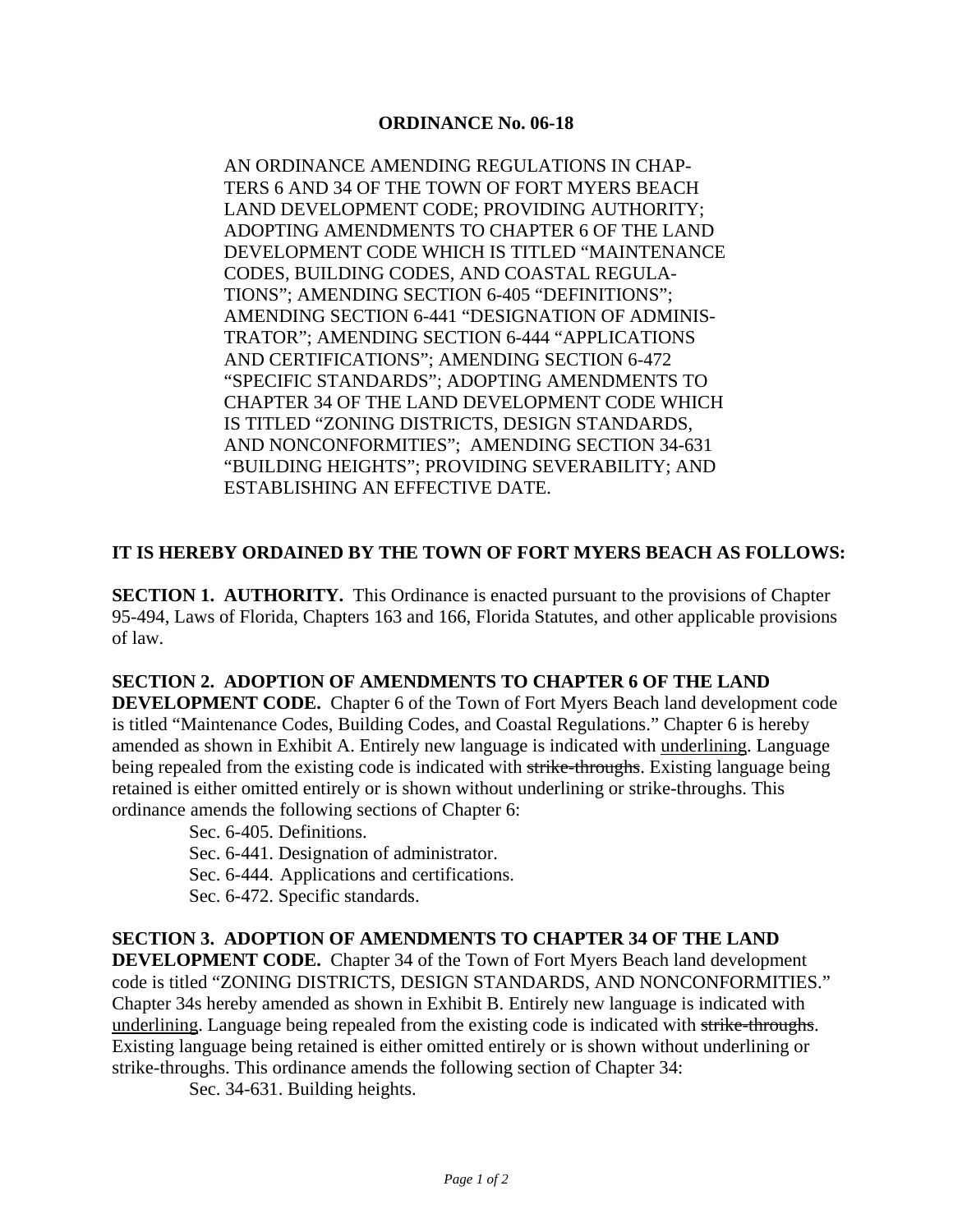**SECTION 4. SEVERABILITY.** If any one of the provisions of this ordinance should be held contrary to any express provision of law, or contrary to the policy of express law although not expressly prohibited, or against public policy, or for any reason whatsoever be held invalid, then such provision shall be null and void and shall be deemed separate from the remaining provisions of this ordinance, and in no way shall affect the validity of all other provisions of this ordinance.

**SECTION 5. EFFECTIVE DATE**. This ordinance shall take effect immediately upon its adoption.

The foregoing ordinance was enacted by the Town Council upon a motion by Council Member Reynolds and seconded by Vice-Mayor Massucco and, upon being put to a vote, the result was as follows:

| <b>Mayor Dennis Boback</b> | Aye |
|----------------------------|-----|
| Vice-Mayor Don Massucco    | Aye |
| Charles Meador, Jr.        | Aye |
| Garr Reynolds              | Aye |
| William Shenko, Jr.        | Aye |

DULY PASSED AND ENACTED this 11<sup>th</sup> day of December, 2006.

## ATTEST: TOWN OF FORT MYERS BEACH

Michelle Mayher, Town Clerk Dennis Boback, Mayor

By: \_\_\_\_\_\_\_\_\_\_\_\_\_\_\_\_\_\_\_\_\_\_\_\_\_\_\_\_\_\_\_ By: \_\_\_\_\_\_\_\_\_\_\_\_\_\_\_\_\_\_\_\_\_\_\_\_\_\_\_

Approved as to form by:

Anne Dalton, Town Attorney

\_\_\_\_\_\_\_\_\_\_\_\_\_\_\_\_\_\_\_\_\_\_\_\_\_\_\_\_\_\_\_\_\_\_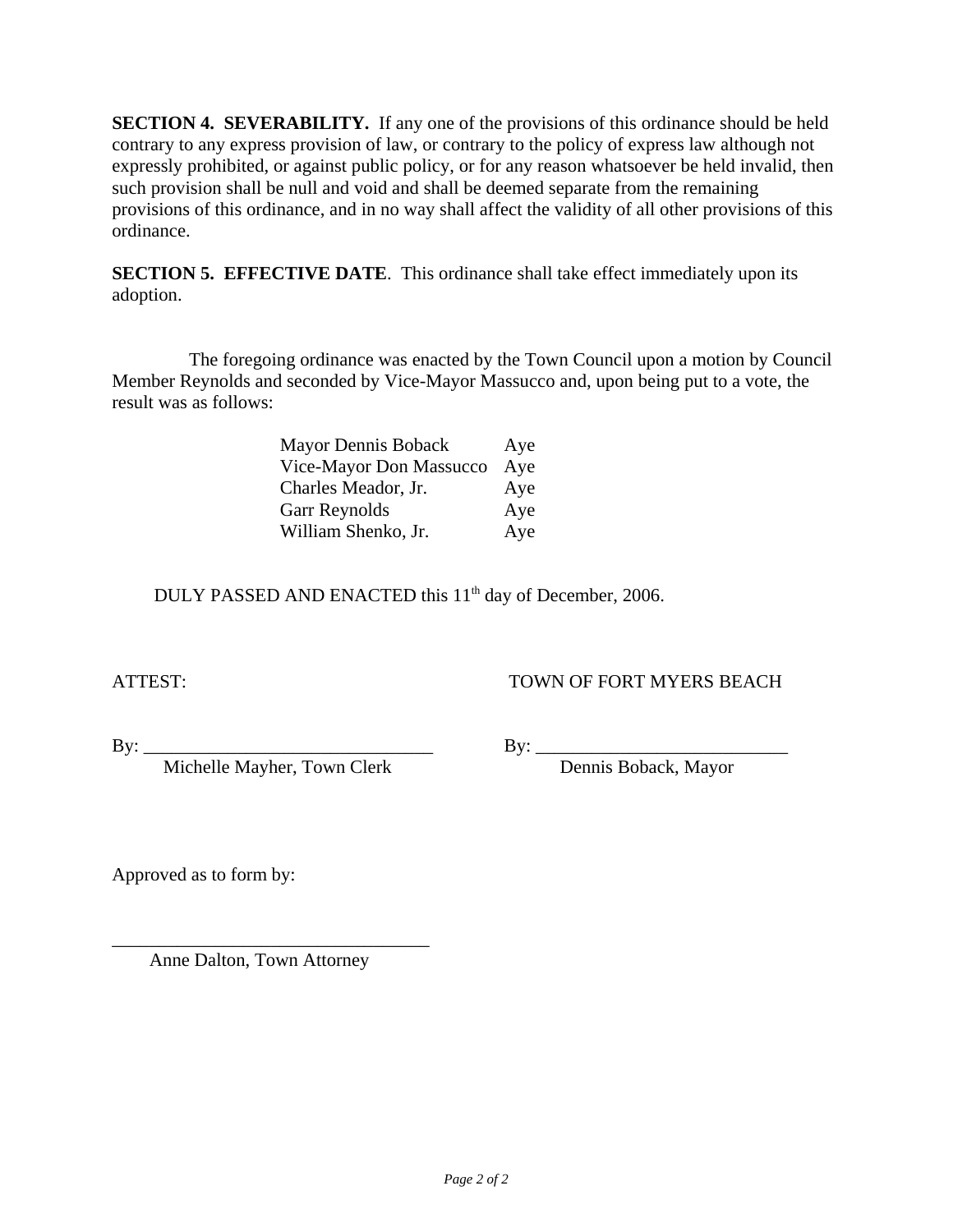## **EXHIBIT A**

## **FORT MYERS BEACH LAND DEVELOPMENT CODE**

## **CHAPTER 6 — MAINTENANCE CODES, BUILDING CODES, AND COASTAL REGULATIONS**

## **ARTICLE IV. FLOODPLAIN REGULATIONS**

## **DIVISION 1. GENERALLY**

#### **Sec. 6-405. Definitions.**

The following words, terms, and phrases, when used in this article, shall have the meanings ascribed to them in this section, except where the context clearly indicates a different meaning. Unless specifically defined in this section, words or phrases used in this article shall be interpreted so as to give them the meanings they have in common usage and to give this article its most reasonable application.

*Base flood* means the flood having a one percent chance of being equaled or exceeded in any given year, as determined by the maps described in § 6-408.

*Floor* means the top surface of an enclosed space area in a building, i.e., top of slab in concrete slab construction or top of wood flooring in wood frame construction. The term does not include the floor of a garage used for parking vehicles.

*Highest adjacent grade* means the highest natural elevation of the ground surface, either prior to or after construction whichever is higher, next to the proposed walls of a structure.

*Lowest floor* means the lowest floor of the lowest enclosed space area, including any floors below grade. An unfinished or flood resistant enclosure, used solely for parking of vehicles, building access, or storage, is not considered a building's lowest floor provided that such enclosure is not built so as

to render the structure in violation of the nonelevation design requirements of this article.

*Market value of the structure*, depending on the context, means either:

(1) the value of the structure prior to the start of the improvement, or

(2) in the case of damage, the value of the structure prior to the damage occurring. Value will be as determined (for the structure only) by the Lee County Property Appraiser, by a private appraisal acceptable to the coordinator, or by an independent appraisal commissioned by the coordinator. This value shall not include the value of the land on which the structure is located, nor the value of other structures or site improvements on the site, nor the value of the structure after the proposed improvements are completed. Any proposed value submitted via private appraisal that exceeds the Property Appraiser's valuation by more than 35 percent shall be subject to peer review by a qualified local appraiser or a new independent appraisal, to be commissioned by the coordinator, with the full cost of the review or new appraisal paid by the applicant to the town prior to initiation of the process. In lieu of submitting a private appraisal, an applicant may obtain an independent appraisal through the coordinator, with the full cost paid to the town prior to initiation of the process.

*[no other changes to this section]*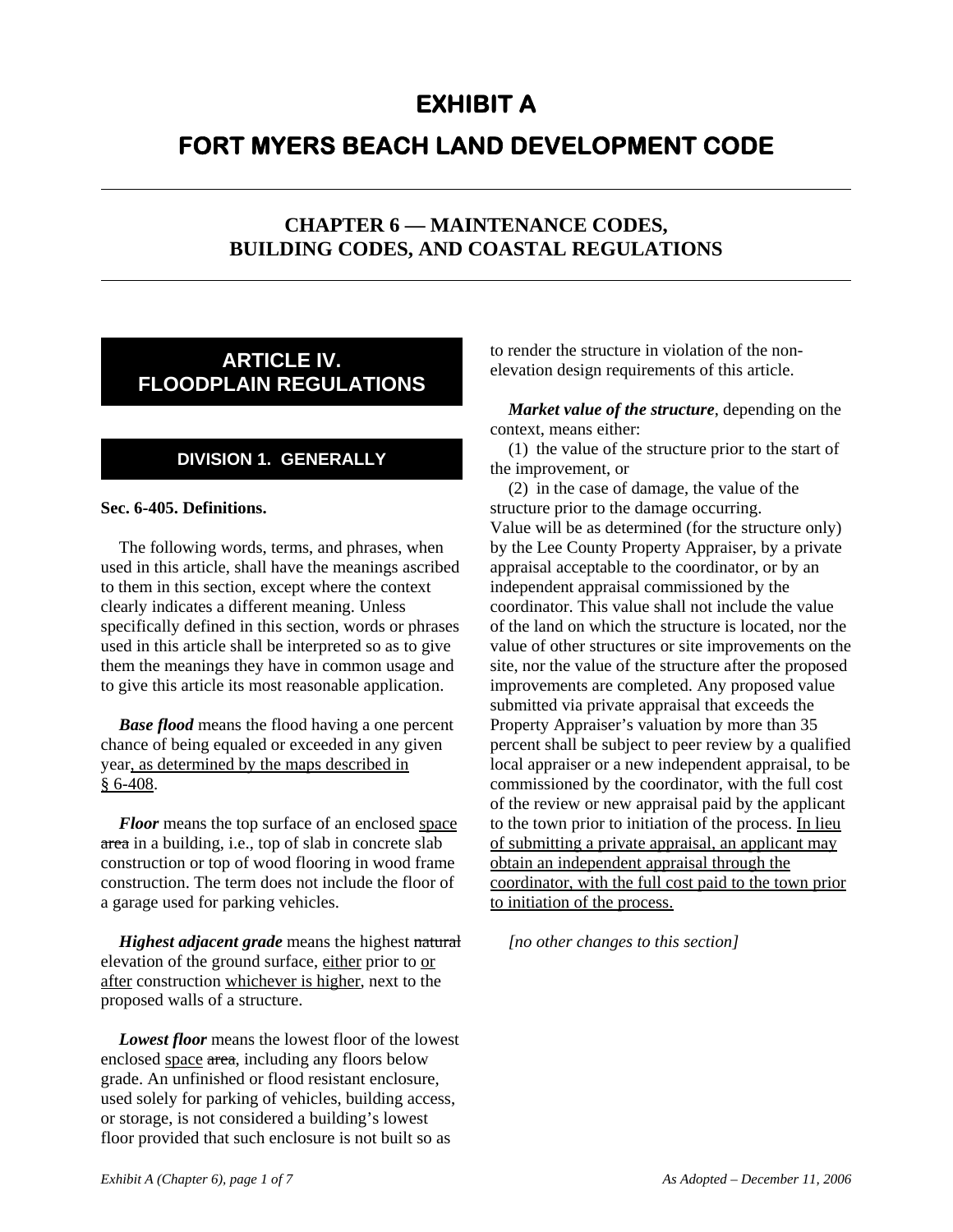## **DIVISION 2. ADMINISTRATION**

#### **Sec. 6-441. Designation of administrator.**

Lee County's The town manager shall designate a flood insurance coordinator ("coordinator") is hereby appointed to administer and implement the provisions of this article on behalf of the Town of Fort Myers Beach.

#### **Sec. 6-444. Applications and certifications.**

(a) The provisions of this article will be enforced concurrently with review of proposed building permits and development orders. No separate application is required. However, the following information is required on the plans submitted for review:

- (1) Elevation, in relation to mean sea level, of the proposed lowest floor of all structures;
- (2) Elevation in relation to mean sea level to which any nonresidential structure will be floodproofed;
- (3) A certificate from a registered professional engineer or architect that the nonresidential floodproofed structure meets the floodproofing criteria in § 6-472, when dry or wet floodproofing is proposed; and
- (4) An operation and maintenance plan when dry floodproofing is proposed:
	- a. At a minimum this plan must identify who is responsible for maintenance and installation of the flood barriers that will protect wall and door openings and where the flood barriers will be stored when not in use.
	- b. This plan must also provide a realistic estimate of the manpower, time, and equipment required for installation.
	- c. This plan must also include a binding requirement commitment for present and future owners to conduct a test installation before May 31 of each year annually of all flood barriers, with 10 days' advance written notice provided to the coordinator and the town manager to allow the manager or coordinator them to witness this test.
	- d, The plan must also include a binding requirement tghat upon completion of each annual test, a written report will be submitted by the owners to the

coordinator within 30 days to document the results of the test and set forth any corrective measures that may be necessary, including proposed revisions to the operation and maintenance plan as to responsibility for maintenance, installation, and storage of flood barriers.

(b) *[no further changes to this section]*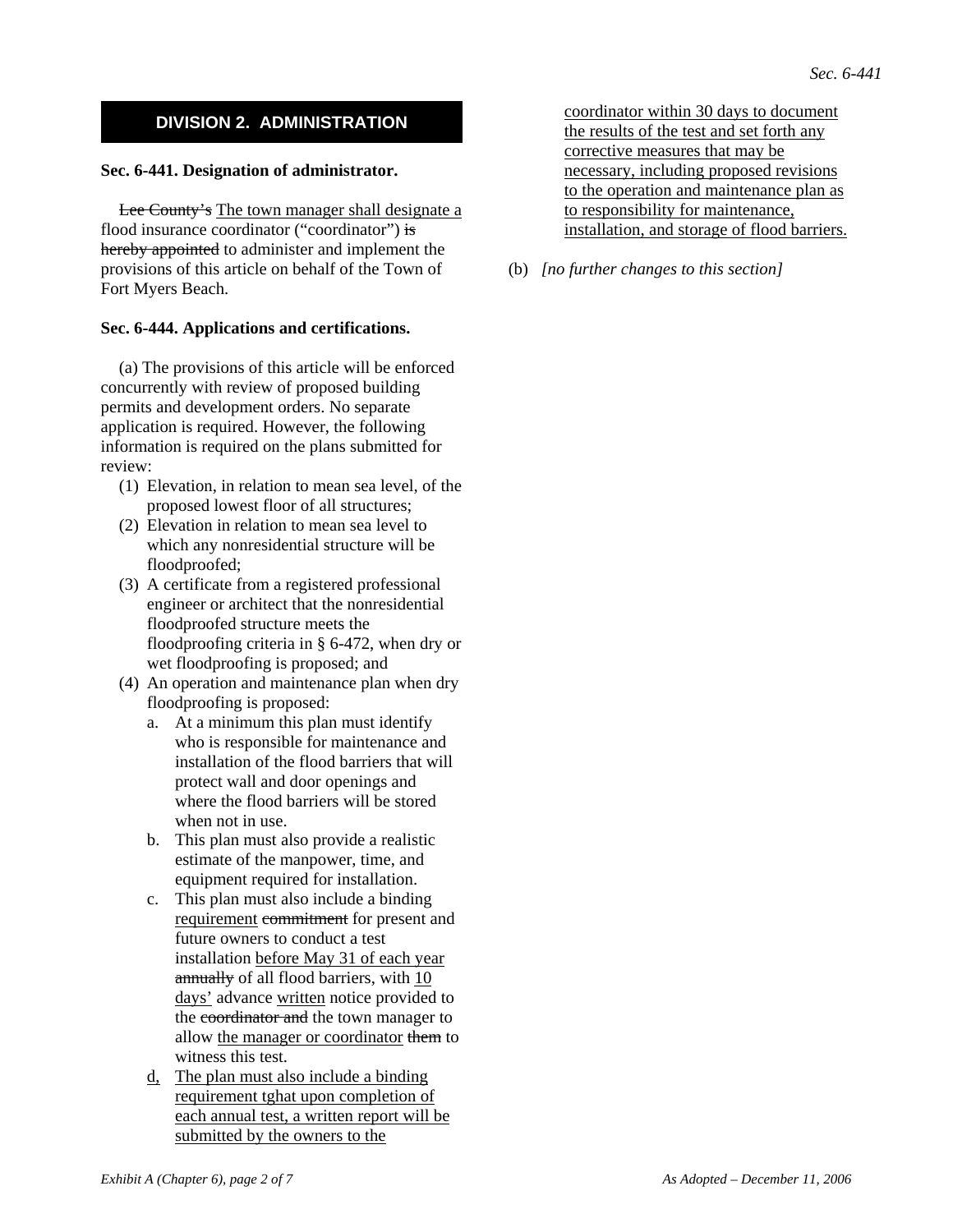## **DIVISION 3. STANDARDS**

#### **Sec. 6-472. Specific standards.**

The following specific standards must be followed within the Town of Fort Myers Beach:

- (1) *Conventional residential construction.* New construction or substantial improvement of any residential structure shall have the lowest floor elevated to or above the base flood elevation. Space below the base flood elevation in A zones is regulated Should solid foundation perimeter walls be used to elevate a structure, openings sufficient to facilitate the unimpeded movements of floodwaters shall be provided in accordance with standards of subsection (5) of this section. (See subsection (7) for additional restrictions in V zones.)
	- a. When an improvement to an existing residential structure involves reconstruction or includes an addition, and the improvement's cost exceeds the 50 percent threshold in this article's definition of "substantial improvement," then the reconstruction or addition shall be elevated the same as new construction, with its lowest floor elevated to or above the base flood elevation.
	- b. When such an improvement does not exceed the 50 percent threshold, any additional enclosed floor space must be elevated to or above the structure's existing lowest floor.
- (2) *Manufactured homes.* New or expanded parks or subdivisions for manufactured homes are not allowed in the Town of Fort Myers Beach. Where zoning allows existing manufactured homes to be replaced or substantially improved:
	- a. on individual subdivision lots, replacement or substantially improved manufactured homes must be elevated so that the lowest floor of the manufactured home is at or above the base flood elevation and in compliance with the anchoring requirements of § 6-471(2), or
	- b. on an existing site in a mobile home park, the manufactured home chassis must be supported by reinforced piers, or other foundation elements of at least equivalent

strength, that are no less than 36 inches in height above highest adjacent grade, and the manufactured home shall comply with the anchoring requirements of  $§ 6-471(2)$ . However, the this 36-inch alternative in subsection  $(2)b$ . may not be used if a manufactured home on that specific site has incurred "substantial damage" from flooding, as defined in this article; if "substantial damage" has occurred, the manufactured home or a replacement manufactured home on that site must be elevated so that the lowest floor is at or above the base flood elevation and in compliance with the anchoring requirements of § 6-471(2).

- (3) *Recreational vehicles.* New parks or subdivisions for recreational vehicles are not allowed in the Town of Fort Myers Beach. Where zoning allows recreational vehicles to be placed or substantially improved on a site located in an existing recreational vehicle park, they must be either:
	- a. placed on the site for fewer than 180 consecutive days and fully licensed and ready for highway use (a recreational vehicle is ready for highway use if it is on its wheels or jacking system, is attached to the site only by quickdisconnect type utilities and security devices, and has no permanently attached additions); or
	- b. elevated so that the lowest floor of the recreational vehicle is at or above the base flood elevation and in compliance with the anchoring requirements of  $§ 6-471(2).$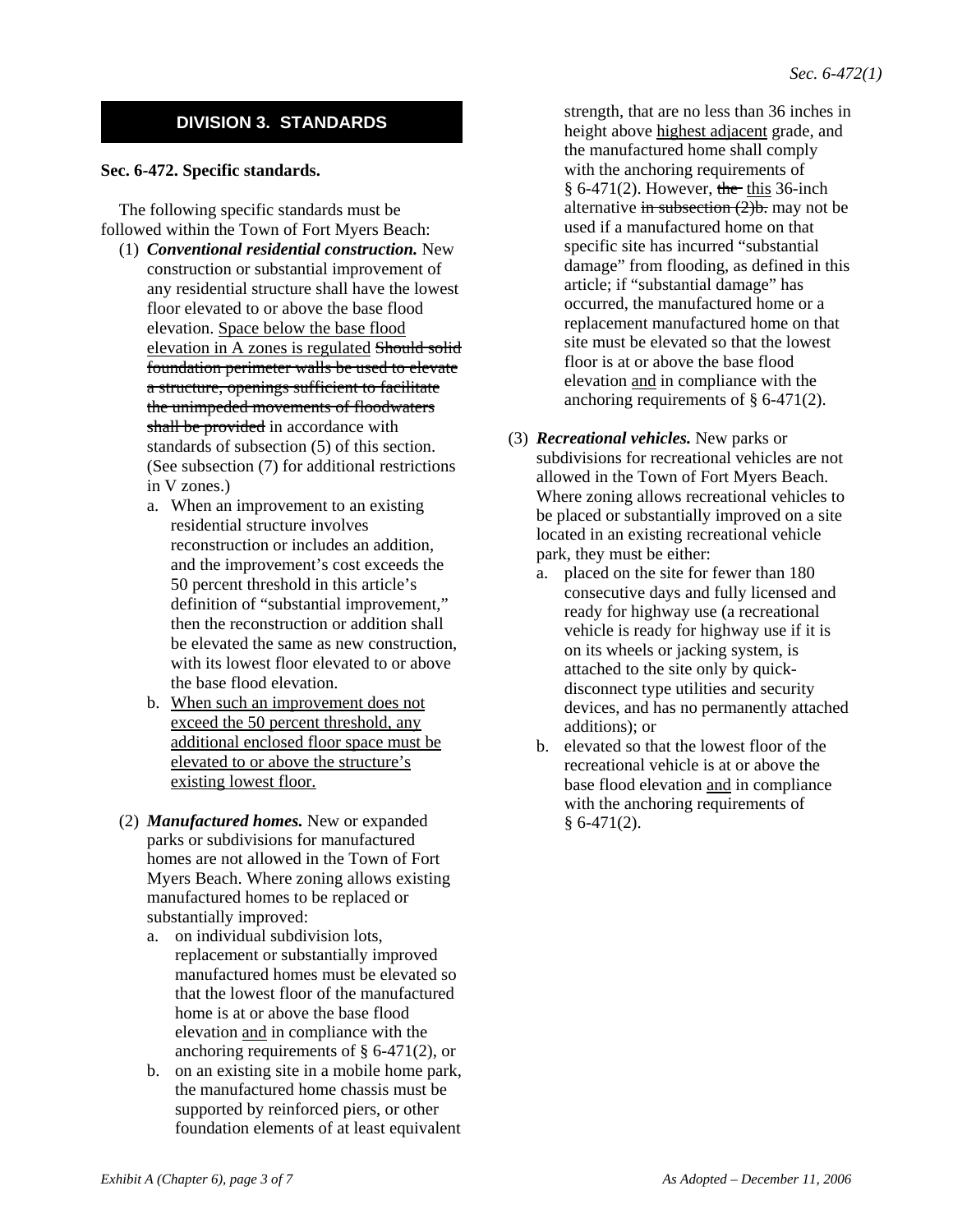- (4) *Nonresidential construction.* New construction or substantial improvement of any commercial or other nonresidential structure shall either:
	- a. have the lowest floor elevated to or above the base flood elevation, or,
	- b. together with attendant utility and sanitary facilities, be dry-floodproofed so that below the base flood level the structure is watertight, with walls substantially impermeable to the passage of water and with structural components having the capability of resisting hydrostatic and hydrodynamic loads and effects of buoyancy.
		- 1. Dry-floodproofing up to the base flood elevation is the preferred alternative for providing sidewalklevel commercial space in the Future Land Use Map's Pedestrian Commercial category, except in V zones where dry-floodproofing is not permitted (see  $\S 6-472(7)$ ).
		- 2. A registered professional engineer or architect shall develop and/or review the structural design, specifications, and plans and shall certify that the they meet the dry-floodproofing standards of this subsection and the accepted standards of practice for meeting the applicable provisions of 44 CFR  $60.3(c)(3)$ ii. are satisfied. Such certification shall be provided to the coordinator, who will maintain a public record at town hall of all such certifications.
		- 3. An operation and maintenance plan must be submitted in accordance with  $§ 6-444(a)(4)$ . Failure to conduct the annual test installation or submit the annual report required by this plan shall subject the owner to the code enforcement mechanisms provided in this code (for example, § 1-5, or article V of ch. 2) after 30 days' prior written notice sent via certified mail, return receipt requested.
	- c. No person may undertake construct a series of improvements, additions, and/or demolitions that connects two or more existing structures in a manner that evades the requirement to either elevate or dry-floodproof new construction or substantial improvements to nonresidential structures.
- (5) *Space below elevated buildings (A zones)*. New construction or substantial improvements of elevated buildings, both residential and non-residential, may contain enclosed or unenclosed space below the base flood elevation provided it that is usable solely for parking, building access, or storage (additional restrictions for coastal highhazard areas are provided in subsection (7) below).
	- a. The amount of such space is limited only by setback and other regulations of ch. 34 provided the space is not enclosed or is enclosed only by latticework or decorative screening with less than 50 percent solid surfaces. This 50 percent enclosure rule can also be met with full-height solid walls that enclose no more than 50 percent of the perimeter of the floor area, or with partial-height solid walls that extend less than 50 percent of the height of all walls, or any equivalent combination. For purposes of this rule, operable doors and windows shall be considered solid surfaces.
	- a. Enclosed space below the base flood elevation can include up to 100 percent of the space below an elevated building but cannot extend beyond the perimeter of the elevated structure.
	- b. In addition to the unenclosed or 50 percent enclosed space described in subsection a., Partially or fully enclosed space below the base flood elevation, may includeing garages, and fully enclosed areas formed by exterior walls provided that this space is must be wetfloodproofed, designed to preclude finished living space in the area below the base flood elevation, and designed to allow for the entry and exit of floodwaters to automatically equalize hydrostatic flood forces on such exterior walls below the base flood elevation. Fully enclosed areas must comply with all setback requirements for the zoning district in which located. Fully enclosed space below the base flood elevation cannot extend beyond the perimeter of the elevated structure.
	- c. The following requirements apply to all new construction and substantial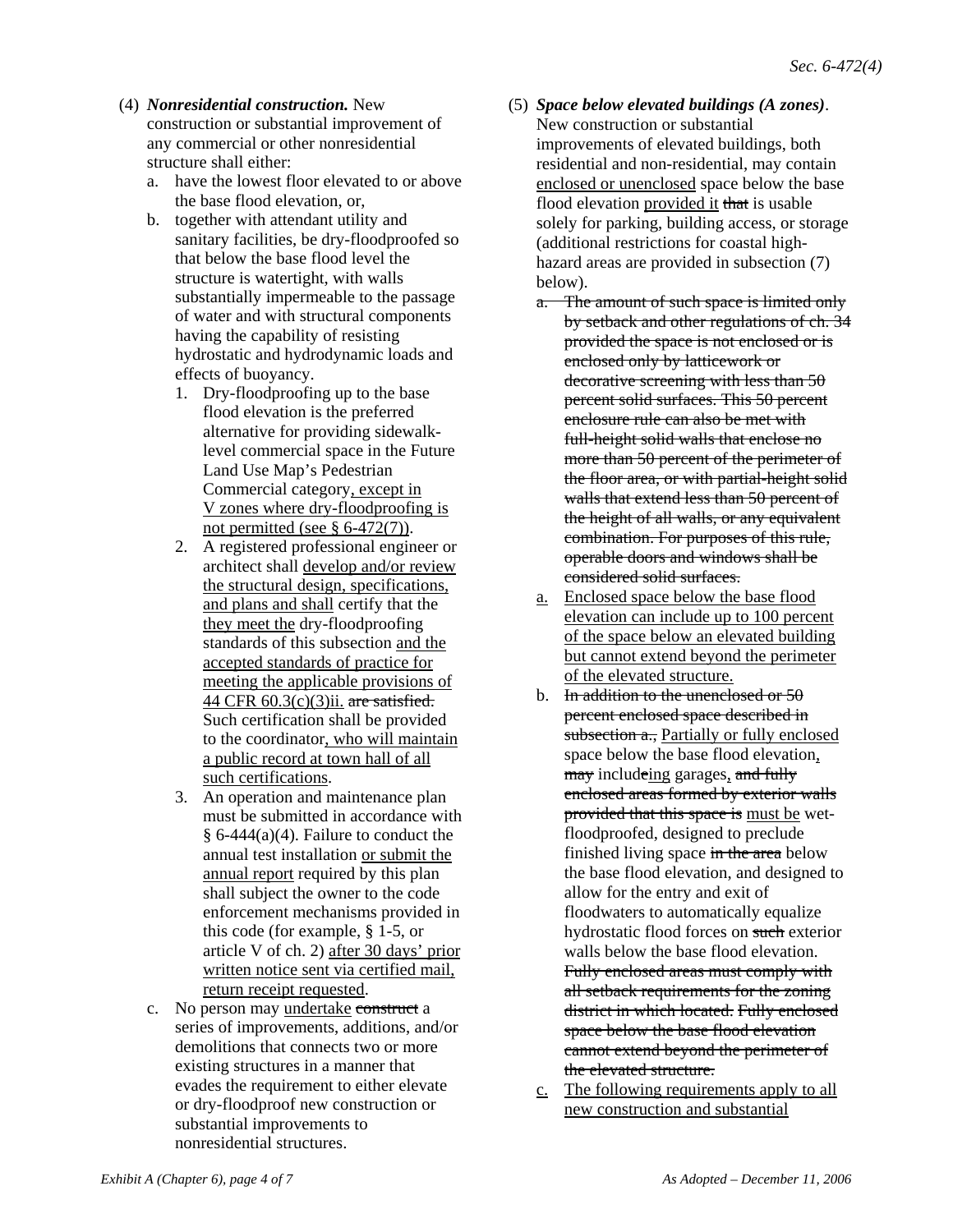improvements below elevated buildings in A zones:

- 1. Designs for complying with this these requirements must meet the following minimum criteria or either be certified by a registered professional engineer or architect as providing equivalent automatic equalization of hydrostatic flood forces: , or meet the following minimum criteria:
	- -a- A minimum of two openings shall be provided for any enclosed space having a total net area of not less than one square inch for every square foot of enclosed space area subject to flooding;
	- -b- The bottom of all openings shall be no higher than one foot above highest adjacent grade; and
	- -c- Openings may be equipped with screens, louvers, valves, or other coverings or devices provided they permit the automatic flow of floodwaters in both directions. Technical guidance in meeting these requirements may be found in *FEMA's Technical Bulletin 1-93.*
- 2. Electrical, plumbing, and other utility connections are prohibited below the base flood elevation must be designed and constructed so that floodwaters cannot infiltrate or accumulate within the component or group of components. Technical guidance in meeting these requirements may be found in *Protecting Building Utilities From Flood Damage*, FEMA Publication 348.
- 3. Access to the enclosed space below elevated buildings area shall be the minimum necessary to allow for:
	- -a- Parking of vehicles (garage or other overhead doors), and
	- -b- External entries including access for limited storage of maintenance equipment used in connection with the premises. (no more than one (standard exterior door with no more than a single door opening of up to 36

inches in each of the four exterior walls any single wall segment, or windowless double exterior doors with no more than 72 inches of opening in each exterior any single wall segment), plus and

- -c- Internal entry doors to the living space area (access to stairway or elevator from parking and/or storage space).
- 4. The interior portion of such any enclosed space below elevated buildings may area shall not be partitioned, temperature-controlled, or finished into separate rooms and must be constructed and finished only with wall, floor, and ceiling materials that comply with all provisions of § 6-472(5). Interior partitions are limited to separating parking spaces from building access or storage spaces.
- 5. All structural and non-structural components must be constructed of materials that are durable, resistant to flood forces, and resistant to deterioration caused by repeated inundation by flood water. Technical guidance in meeting this requirement may be found in FEMA's *Technical Bulletin 2-93.* Technical guidance in meeting this requirement for elevators may be found in FEMA's *Technical Bulletin 4-93.*
- 6. These provisions apply to space below the base flood elevation to be used for parking, building access, or storage. Other uses proposed for wetfloodproofed space may be approved by variance as provided in  $§ 6-446(e)$ . Examples could ; and may include functionally dependent facilities, historic buildings, and utility structures.
- 7. Any application for a garage or other fully enclosed space area formed by exterior walls below the base flood elevation must be accompanied by a signed and notarized acknowledgment of the limitations on allowable uses of the enclosed space that applied when building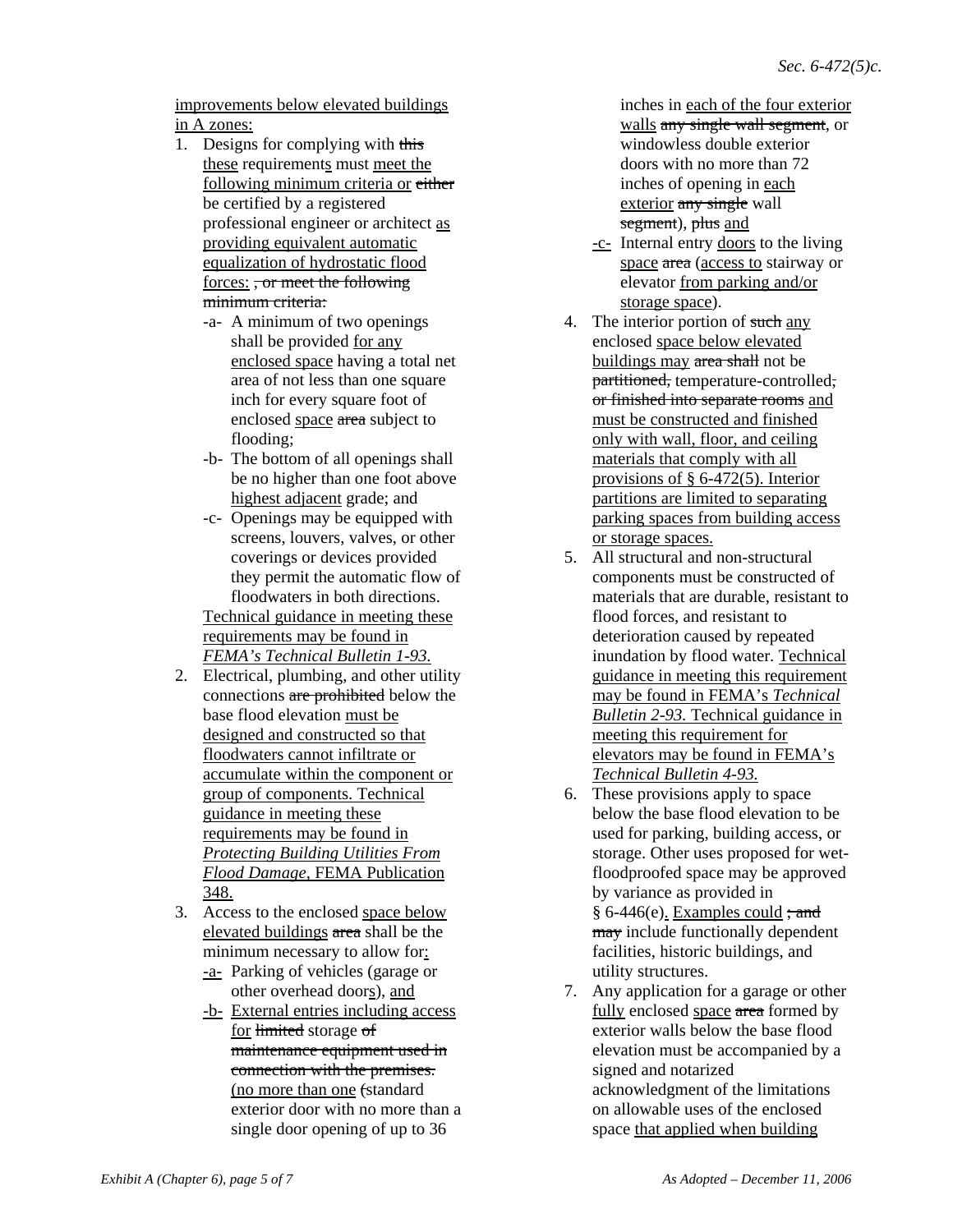permits were obtained, using a form provided by the coordinator. This agreement shall be recorded in the official record books in the office of the clerk of the circuit court to provide additional notice of these limitations to future purchasers.

- (6) *Accessory structures.* Accessory structures may be exempted from meeting the elevation requirements only if:
	- a. The structure is securely anchored to resist flotation or lateral movement and offers the minimum resistance to the flow of floodwaters; and
	- b. The total cost of the structure does not exceed \$16,000 or 10% of the market value of the principal building, or the following amounts, whichever is greater:
		- 1. \$16,000 for a single-family dwelling unit or other single unit.
		- 2. \$32,000 for a two-family dwelling unit.
		- 3. \$50,000 for a multiple-family building, hotel/motel, or commercial establishment.

These dollar amounts may be increased each year beginning January 1, 2008 by the percentage increase of the Consumer Price Index–All Urban Consumers (CUP-U), All Items, U.S. City Average (maintained by the Bureau of Labor Statistics); and

- c. The structure is used exclusively for nonhabitable recreational, security, or storage purposes and not used as offices, kitchens, or living space; and
- d. All electrical, air conditioning, or heating equipment is elevated above the base flood elevation or floodproofed in accordance with  $§$  6-472(5)c.2); and
- e. Openings to equalize hydrostatic pressure during a flood are provided in conformance with  $§$  6-472(5)b.1; and
- f. All structural and non-structural components below base flood elevation are constructed of materials that are durable, resistant to flood forces, and resistant to deterioration caused by repeated inundation by flood water. Technical guidance in meeting this requirement may be found in FEMA's Technical Bulletin 2-93.
- g. f. For accessory structures located in coastal high-hazard zones (V zones), the following additional requirements also apply:
	- 1. Only breakaway walls may be used below the base flood elevation.
	- 2. The structure must be constructed with a piling or column foundation system that is adequately embedded to resist scour and lateral deflection.
	- 3. Floor slabs may not be structurally attached to pilings or columns and must be located at existing grade.
	- 4. The lowest horizontal structural member of roof systems, including plates and beams connecting the pilings or columns, must be placed at or above the base flood elevation.

# (7) *Coastal high-hazard areas (V zones).*

Certain areas of the town are designated as coastal high-hazard areas (V zones) because they have special flood hazards associated with wave wash. In V zones, the following additional provisions shall apply to all construction including both residential and commercial buildings:

- a. All new construction shall be located landward of the reach of the mean high tide line and landward of the 1978 coastal construction control line except as provided in § 6-366.
- b. All new construction and substantial improvements shall be elevated so that the lowest supporting horizontal member, excluding pilings or columns, is located at or above the base flood elevation level, with all space below the lowest supporting member open so as not to impede the flow of water. Breakaway walls may be permitted and must be designed to wash away in the event of abnormal wave action in accordance with the remainder of this subsection.
- c. Improvements that do not exceed the 50 percent threshold for being classified as a substantial improvement must have any additional enclosed floor space elevated to or above the structure's existing lowest floor.
- d. All new construction and substantial improvements shall be securely anchored on pilings or columns.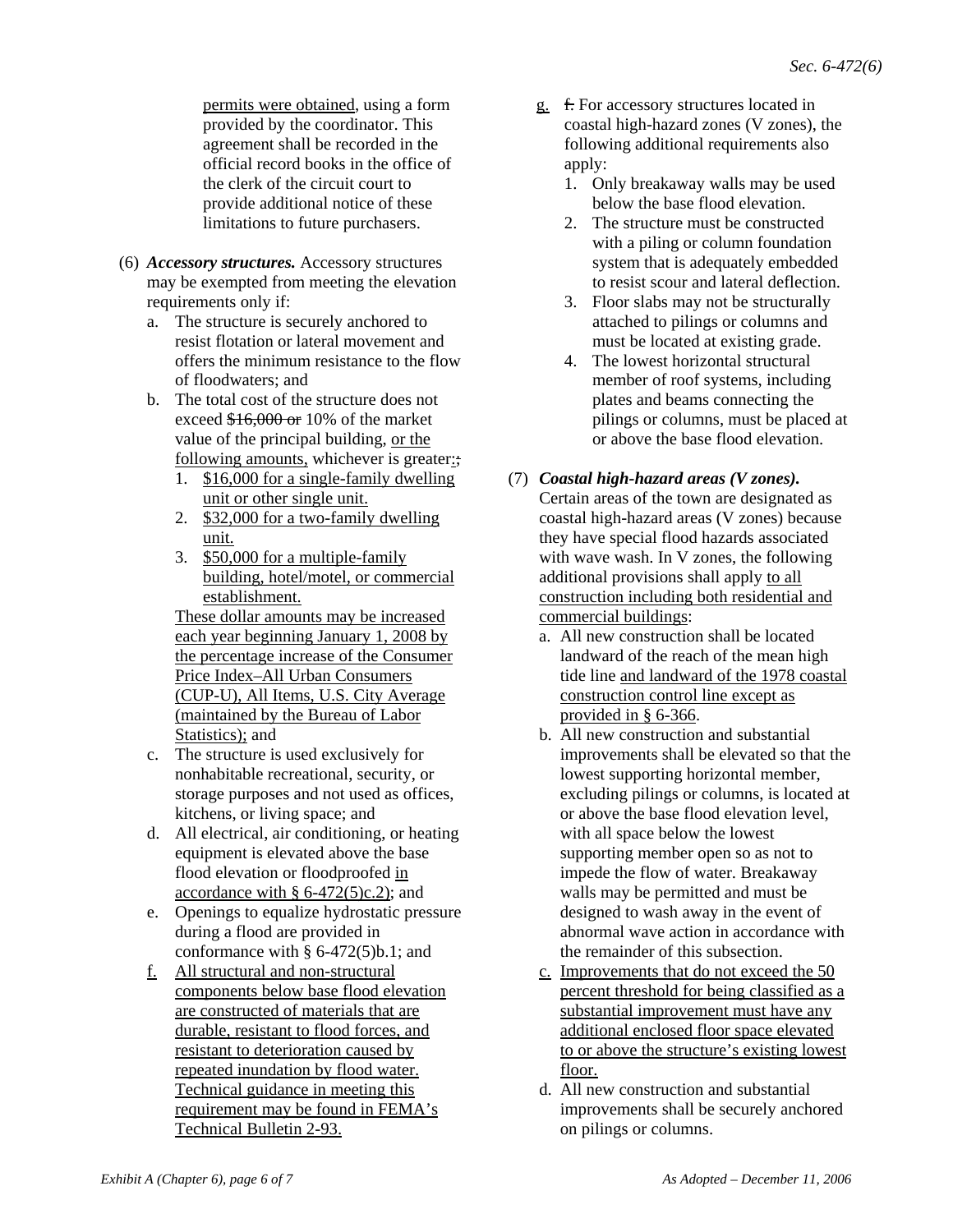- e. All pilings and columns and the attached structures shall be anchored to resist flotation, collapse, and lateral movement due to the effect of wind and water loads acting simultaneously on all building components. The anchoring and support system shall be designed with wind and water loading values as required by the Florida Building Code and the base flood event respectively. which equal or exceed the 100-year mean recurrence interval (one percent annual chance flood).
- f. Compliance with the provisions contained in subsections (7)b, d, and e of this section shall be certified by a registered professional engineer or architect.
- g. There shall be no The use of fill used as structural support is prohibited.
- h. There shall be no Man-made alterations to sand dunes and mangrove stands that would increase potential flood damage are prohibited.
- i. Nonsupporting breakaway walls, latticework or decorative screening shall be allowed below the base flood elevation provided it is not part of the structural support of the building and is designed so as to break away, under abnormally high tides or wave action, without damage to the structural integrity of the building on which it is to be used, and provided the following design specifications are met:
	- 1. Design safe loading resistance of each wall shall be not less than ten and not more than 20 pounds per square foot; or
	- 2. If more than 20 pounds per square foot, a registered professional engineer or architect shall certify that the design wall collapse would result from a water load less than that which would occur during the base flood event, and the elevated portion of the building and supporting foundation system shall not be subject to collapse, displacement or other structural damage due to the effects of wind and water loads acting simultaneously on all building components during the base flood event (structural and nonstructural). Water loading values to be used in this determination shall be those

associated with the base flood. each have a one percent chance of being equaled or exceeded in any given year (100-year mean recurrence interval). Wind loading values shall be those required by the Florida Building Code local and state law.

- j. If breakaway walls are utilized, such enclosed space must shall not be used for human habitation, but shall and must be designed to be used only for parking of vehicles, building access, or limited storage of maintenance equipment used in connection with the premises. Space enclosed by latticework and breakaway walls in a V zone is subject to the same limitations as to size, usage, and formal acknowledgments that apply below base flood elevation in an A zone, as provided in subsection  $(5)a$ . and  $(5)b$ . above.
- k. Prior to construction, plans for any structure that will have breakaway walls must be submitted to the coordinator for approval.
- l. Any alteration, repair, reconstruction, or improvement to a structure shall not enclose the space below the lowest floor except with breakaway walls, and except as provided for in the remainder of this subsection.
- m. The placement of manufactured homes is prohibited. A replacement recreational vehicle may be placed in an existing recreational vehicle park, provided the mobility standards of § 6-472(3)a. are met.
- n. Electrical, plumbing, and other utility connections are prohibited below the base flood elevation except where components must be extended below the base flood elevation for service connections or code compliance (such components must be designed and constructed so that floodwaters cannot infiltrate or accumulate within the components). Technical guidance in meeting these requirements may be found in *Protecting Building Utilities From Flood Damage*, FEMA Publication 348.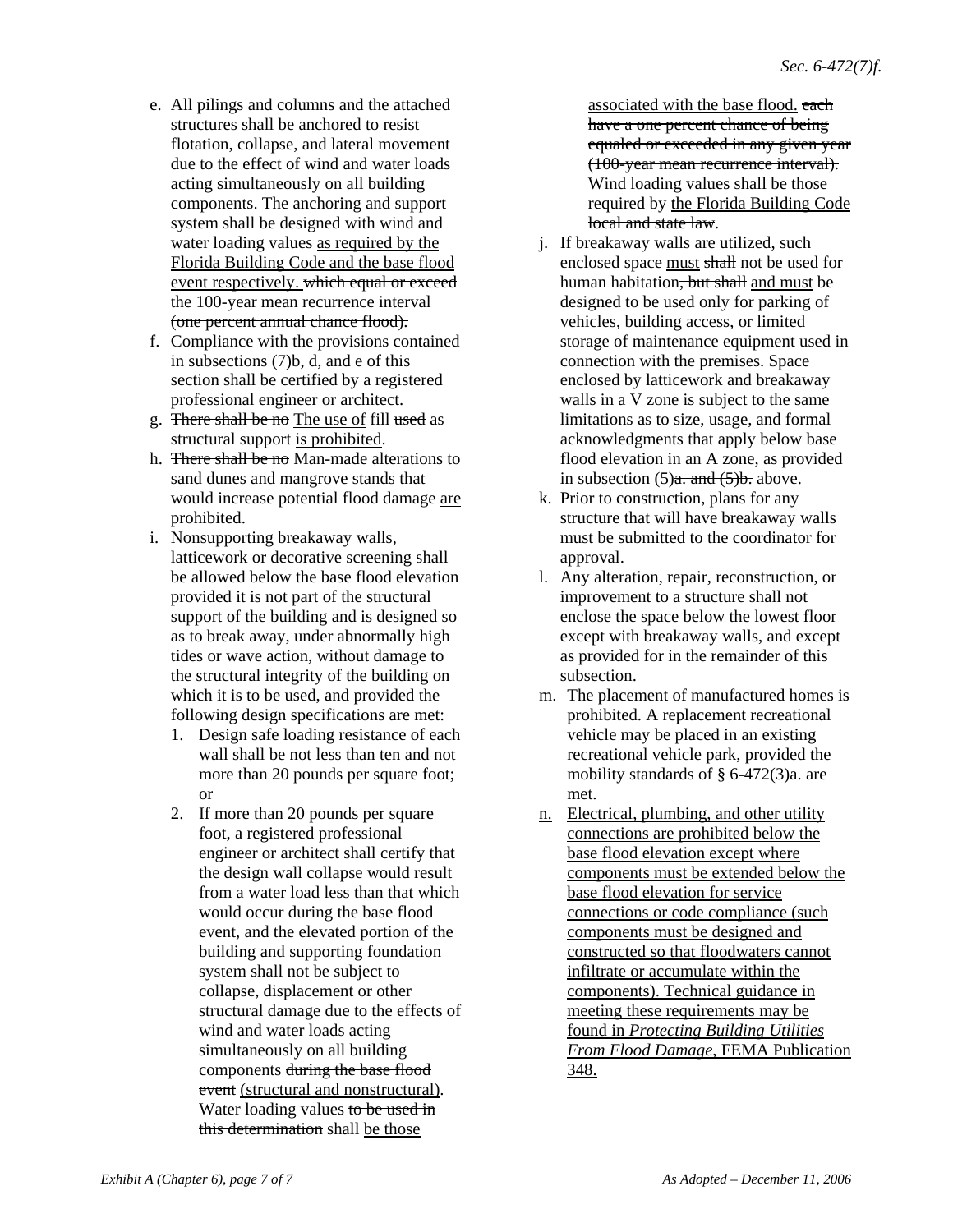# **EXHIBIT B**

# **FORT MYERS BEACH LAND DEVELOPMENT CODE**

## **CHAPTER 34 — ZONING DISTRICTS, DESIGN STANDARDS, AND NONCONFORMITIES**

#### **DIVISION 3. EXPLANATION OF PROPERTY DEVELOPMENT REGULATIONS FOR ALL ZONING DISTRICTS**

#### **Sec. 34-631. Building heights.**

(a) *Methods of measurement.* Maximum building heights specified in this code are measured in two ways, as shown in Figure 34-1-a. Both measurement methods apply to each building.

- (1) *Measured in stories*, the height includes enclosed or unenclosed space at ground level as the first story, provided it is six feet or more in height.
	- a. Space within a roofline that is entirely non-habitable shall not be considered to be a separate story, for example overhead space enclosed by a cathedral ceiling, cupola, or similar roof enclosure.
	- b. Any single story cannot exceed 16 feet in height, including structural members, except that the first story may be taller if required to comply with any regulation in this code.
- (2) *Measured in feet*, the height is the vertical distance between the base flood elevation (BFE), as established by the maps described  $\frac{\sin \frac{6}{3}6-408}{\sin \frac{6}{3}}$  and the top of the structural members that serve as the ceiling for the highest habitable story of the building.
	- a. Where ceilings are sloped, height is measured to the highest vertical point on a wall of the highest habitable story of the building.
	- b. For parking garages, height is measured to the top of the structural members of the highest ceiling, or if parking is allowed on the roof level, to the highest point on the rooftop parking level.
	- c. When determining maximum building heights only, base flood elevation (BFE). means the minimum required elevation for a property as established by the floodplain maps described in § 6-408, or the minimum 100-year storm elevation as established by the Florida Department of Environmental Protection for structures seaward of the 1991 coastal construction control line, whichever is higher for a particular property.



*Figure 34-1-a*